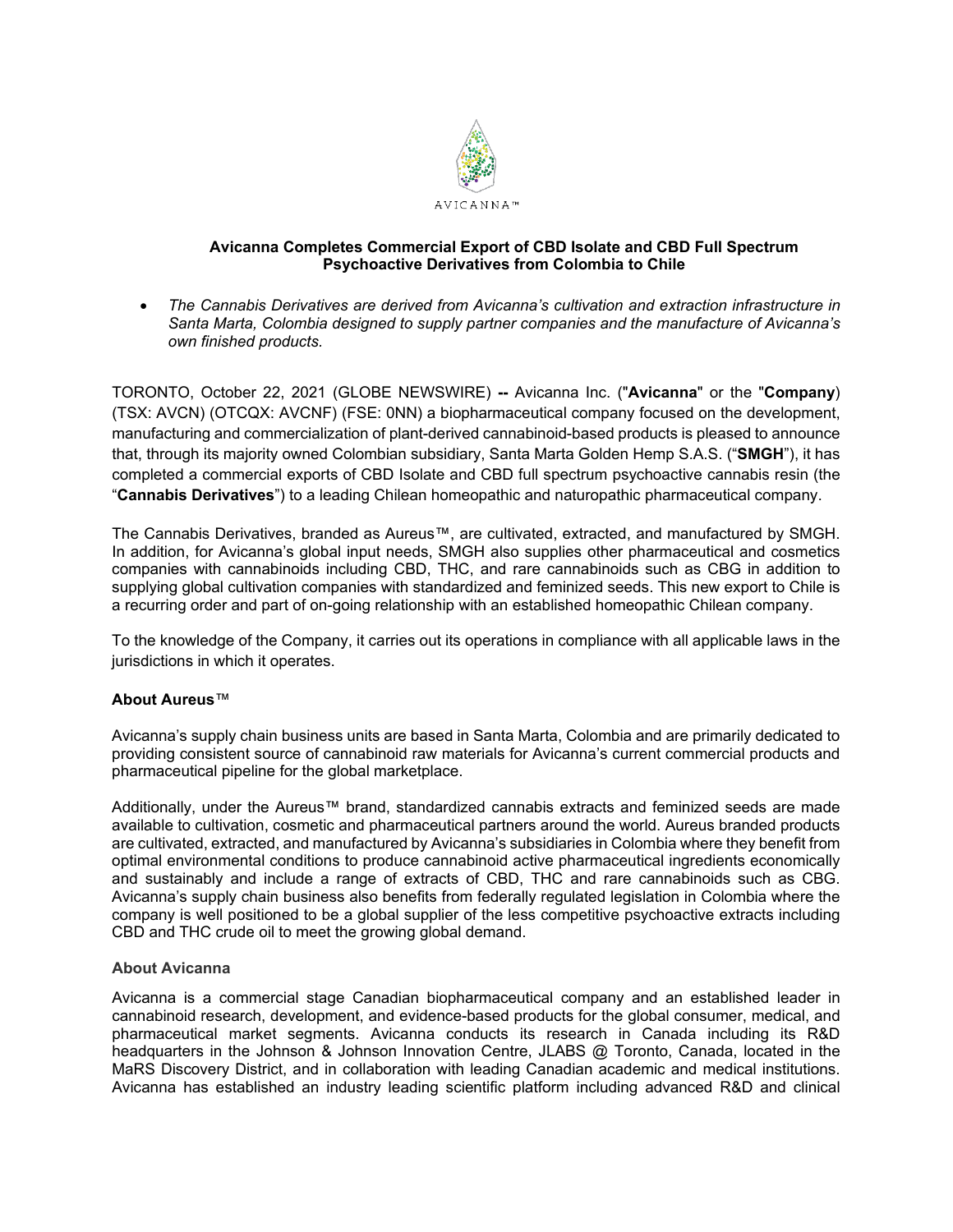development which has led to the commercialization of over twenty products across four main market segments:

- **RHO Phyto™:** these medical and wellness products are an advanced line of pharmaceutical-grade cannabis products containing varying ratios of CBD and THC. The product portfolio contains a full formulary of products including oral, sublingual, topical, and transdermal deliveries that have controlled dosing, enhanced absorption and stability studies supported by pre-clinical data. These products are developed using pharmaceutical drug development processes and are supported with pre-clinical data. The advanced formulary is marketed with consumer, patient and medical community education and training.
- **Pura H&W™:** these registered, clinically tested, cosmetic products include a portfolio of functional CBD consumer derma-cosmetic and topical products.
- **Aureus™:** as a part of Avicanna's vertical integration based out of Santa Marta, Colombia its supply chain business units are primarily dedicated to providing consistent source of cannabinoid raw materials for Avicanna and its global partner's food, cosmetic, medical and pharmaceutical needs. Aureus branded products are cultivated, extracted, and manufactured by Avicanna's subsidiaries in Colombia where they benefit from optimal environmental conditions to produce cannabinoid active pharmaceutical ingredients economically, organically, and sustainably and include a range of CBD, THC and rare cannabinoids such as CBG extracts and standardized seeds. Company is well positioned to be a global supplier of cannabinoid raw materials demand and has already successfully exported its products to over 10 countries in 4 continents.
- **Pharmaceutical pipeline:** leveraging from the company's scientific platform, vertical integration, and real-world evidence, Avicanna has established a pipeline of indication specific cannabinoidbased drug candidates that are in various stages of clinical development and commercialization. Avicanna's drug candidates are in pre-clinical stage and are dedicated to providing solutions for unmet medical needs in the areas of dermatology, chronic pain and various neurological disorders.

SOURCE Avicanna Inc.

## **Stay Connected**

For more information about Avicanna, visit www.avicanna.com, call 1-647-243-5283, or contact Ivana Maric by email at [info@avicanna.com.](mailto:info@avicanna.com)

The Company posts updates through videos from the official company YouTube channel [https://www.youtube.com/channel/UCFXPBGdKSxOUOf\\_VZoSFSUA.](https://www.youtube.com/channel/UCFXPBGdKSxOUOf_VZoSFSUA)

### *Cautionary Note Regarding Forward-Looking Information and Statements*

*This news release contains "forward-looking information" within the meaning of applicable securities laws. Forward-looking information contained in this press release may be identified by the use of words such as, "may", "would", "could", "will", "likely", "expect", "anticipate", "believe, "intend", "plan", "forecast", "project", "estimate", "outlook" and other similar expressions, and includes statements with respect to the SMGH's ability to maintain its licenses to cultivate cannabis, or SMGH's ability to export Cannabis Derivatives to Chile. Forward-looking information is not a guarantee of future performance and is based upon a number of estimates and assumptions of management in light of management's experience and perception of trends, current conditions and expected developments, as well as other factors relevant in the circumstances, including assumptions in respect of current and future market conditions, the current and future regulatory environment; and the availability of licenses, approvals and permits. Although the Company believes that the expectations and assumptions on which such forward looking information is based are reasonable, undue reliance should not be placed on the forward looking information because the Company can give no assurance that they will prove to be correct. Actual results and developments may differ materially from those contemplated by these statements. Forward-looking information is subject to a variety of risks and uncertainties that could cause actual events or results to differ materially from those*